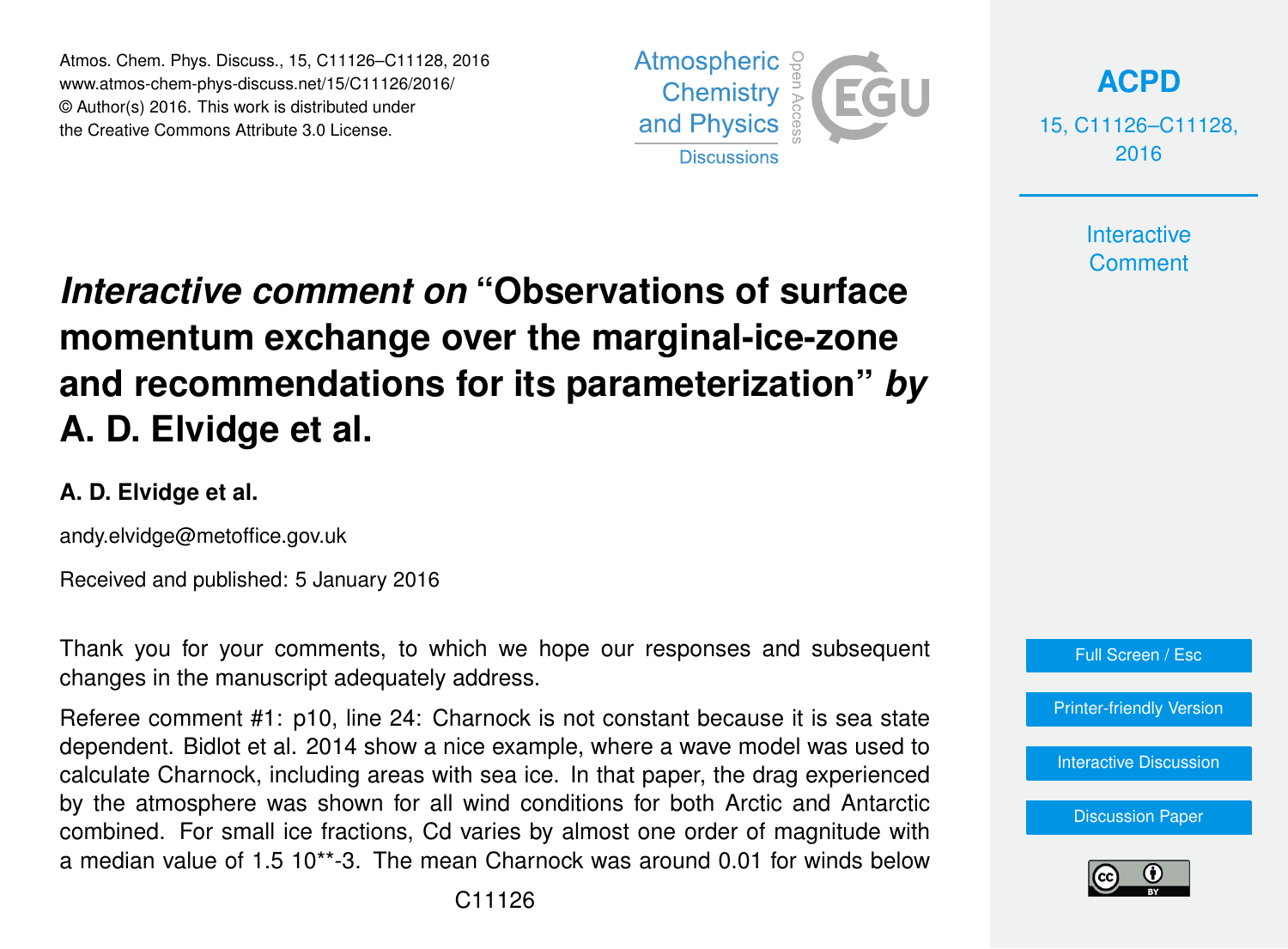5m/s and 0.03 for wind above 18m/s with a linear to quadratic growth in between (Bidlot private communication).

Author response: We agree that the consent seems to be the Charnock 'constant' is not actually a constant, but is related in some way to the wave field, although the details are still under debate. In any case, in our case studies the flow was always off the ice edge, so wave development was minimal. Consequently waves are not significantly affecting our results.

Referee comment #2: P15, line 22: COARE 4 is a better reference Edson, J., V. Jampana, R. Weller, S. P. Bigorre, A. J. Plueddemann, C. W. Fairall, S. D. Miller, L. Mahrt, D. Vickers, and H. Hersbach (2013), On the exchange of momentum over the open ocean, J. Phys. Oceanogr., 43, 1589–1610, doi:10.1175/JPO-D-12-0173.1.

Author response: For logistical reasons, we used COARE version 3 rather than 4. Since the use of COARE here is not a particularly important part of the paper, we don't believe this is worth changing.

Referee comment #3: Would it have been possible to analyse the data to also present a parameterisation for z0 in terms of sea ice cover as presented for ECMWF. Weather models tend to represent the surface properties in terms of roughness length scale.

Author response: We agree, such a figure would be useful to some readers.

Author's changes in manuscript: and have added a new plot (Fig. 10b - see figure attachment to this response) showing effective z0 against sea ice concentration, with effective z0 derived from effective CDN10 (as shown now in Fig. 10a).

15, C11126–C11128, 2016

> Interactive **Comment**

Full Screen / Esc

[Printer-friendly Version](http://www.atmos-chem-phys-discuss.net/15/C11126/2016/acpd-15-C11126-2016-print.pdf)

[Interactive Discussion](http://www.atmos-chem-phys-discuss.net/15/26609/2015/acpd-15-26609-2015-discussion.html)

[Discussion Paper](http://www.atmos-chem-phys-discuss.net/15/26609/2015/acpd-15-26609-2015.pdf)



Interactive comment on Atmos. Chem. Phys. Discuss., 15, 26609, 2015.